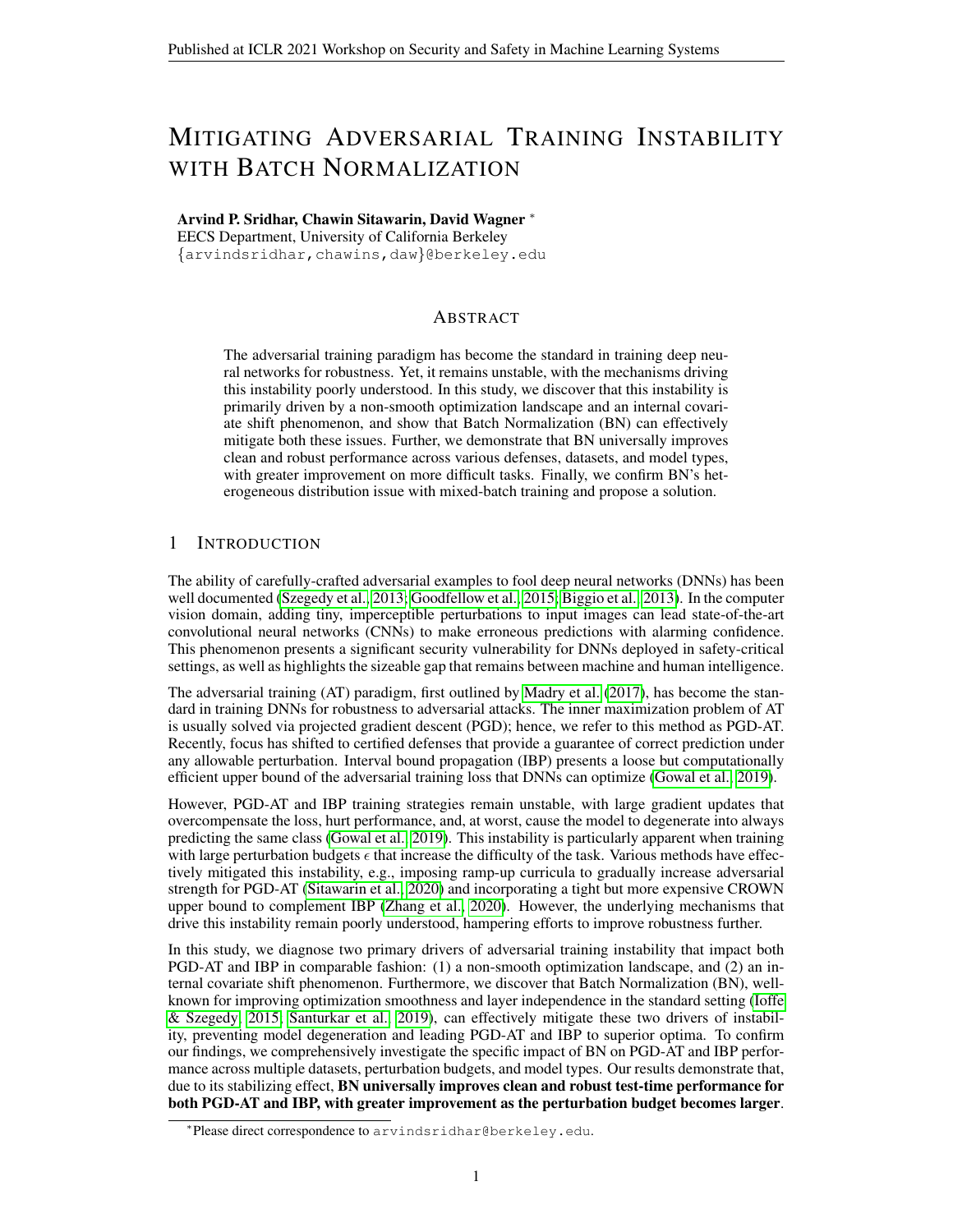<span id="page-1-0"></span>

(a) Gradient Norm (b) Max Hessian Eigenval. (c) Feature Map Mean (d) Feature Map Variance

Figure 1: (CIFAR-10) Top row: PGD-AT, bottom row: IBP. (a) Gradient norm and (b) max Hessian eigenvalue indicate smoothness of the loss landscape, and the degree of internal covariate shift is illustrated by the (c) mean and (d) variance of the deepest feature map. For (a) and (b), we overlay the exponential moving average ( $\alpha = 0.005$ ). Metrics are computed at every 10th batch of training.

Nonetheless, when AT is reformulated to jointly optimize both clean and adversarial batches, as in TRADES, we confirm prior findings that BN drives a heterogeneous distribution issue that hurts performance [\(Xie & Yuille, 2020\)](#page-5-5). We offer a hypothesis for why this issue does not impact IBP, and present a potential solution inspired by IBP's approach. Overall, we demonstrate BN's potency as a stabilizer and smoothing agent for PGD-AT and IBP training, and encourage its use for these two defense strategies; further, we offer a solution for BN's mixed distribution issue that can translate its improvements to strategies such as TRADES. We provide a detailed literature review in Appendix [A.](#page-6-0)

# 2 EXPERIMENTAL SETUP

We use the standard training frameworks for PGD-AT and IBP provided by [Madry et al.](#page-5-1) [\(2017\)](#page-5-1) and [Gowal et al.](#page-4-2) [\(2019\)](#page-4-2) respectively. For PGD-AT, we train on the pure adversarial loss, with 40-step PGD for MNIST and 10-step PGD for CIFAR-10. For IBP, we compute bounds using the layer-wise propagation rules derived by [Gowal et al.](#page-4-2) [\(2019\)](#page-4-2) and [Xu et al.](#page-5-6) [\(2020\)](#page-5-6), and use a ramp-up period to stabilize training. We experiment with the large CNN model defined by [Gowal et al.](#page-4-2) [\(2019\)](#page-4-2) (see Table [4\)](#page-9-0) and Pre-Activation ResNet-18 [\(He et al., 2016\)](#page-4-4). Please see Appendix [B](#page-9-1) for further details.

# 3 EXPERIMENTAL RESULTS

## 3.1 DRIVERS OF ADVERSARIAL TRAINING INSTABILITY

To understand the drivers of instability for PGD-AT and IBP, we visualize several metrics during training: 1) the average norm of the gradients, 2) the maximal eigenvalue of the Hessian, and 3) the distribution of the network's deepest feature map. We present our results, training on CIFAR-10  $(\epsilon_{\text{train}} = 8.8/255)$  with the large CNN model, in Figure [1.](#page-1-0) Both PGD-AT and IBP demonstrate similar trends for all three metrics. The gradient norm and maximal Hessian eigenvalue continue to rise throughout training (red curves), implying that the **optimization landscapes for both PGD**-AT and IBP are highly non-smooth. This corroborates the theoretical analysis performed by [Liu](#page-5-7) [et al.](#page-5-7) [\(2020\)](#page-5-7), that the loss surface for adversarial training lacks second-order smoothness, contains sharp local minima, and leads to large non-vanishing gradients. [Liu et al.](#page-5-7) [\(2020\)](#page-5-7) demonstrated these phenomena for PGD-AT; we confirm that IBP's loss surface exhibits similar properties. These phenomena induce large weight updates that overcompensate the loss batch-to-batch, driving instability particularly during the early training epochs. Thus, the model's generalization performance is poor.

Figure  $1(c)$  and (d) plot the change in the distribution of the feature map input to the final convolutional layer of the large CNN as training progresses. We normalize mean and variance values using z-scores to visualize the degree of distributional shift, as opposed to raw shift magnitudes. With both PGD-AT and IBP, the feature map distribution exhibits large shifts (red curves): mean and variance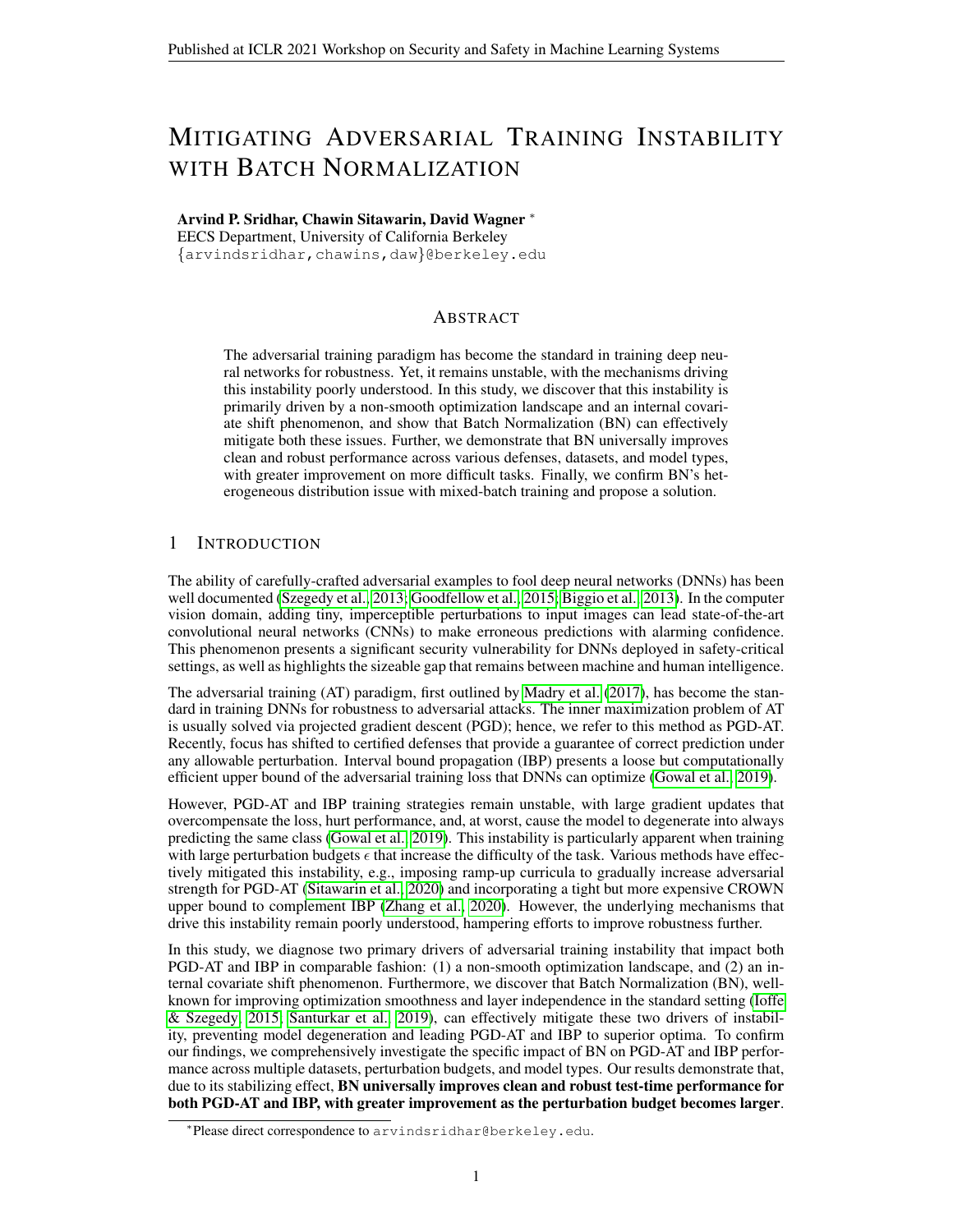<span id="page-2-0"></span>

|                |                                           |                                       | LG-CNN (PGD-AT)         |                         |                         |                         | LG-CNN-BN (PGD-AT)      |                         |  |
|----------------|-------------------------------------------|---------------------------------------|-------------------------|-------------------------|-------------------------|-------------------------|-------------------------|-------------------------|--|
| <b>Dataset</b> | train                                     | test                                  | Clean                   | <b>PGD</b>              | AA                      | Clean                   | PGD                     | AA                      |  |
| <b>MNIST</b>   | 0:2<br>0:3<br>0:4                         | 0:1<br>0:2<br>0:3                     | 99.42<br>99.40          | 98.69<br>97.34          | 98.55<br>96.91          | 99.51<br>99.44<br>99.49 | 98.93<br>97.84<br>97.33 | 98.88<br>97.45<br>94.06 |  |
| $CIFAR-10$     | $8:8 = 255$<br>$11 = 255$<br>$17:6 = 255$ | $8 = 255$<br>$10 = 255$<br>$16 = 255$ | 65.05<br>55.78<br>38.89 | 39.20<br>34.21<br>23.85 | 34.54<br>28.49<br>16.87 | 75.52<br>69.11<br>54.20 | 43.22<br>39.18<br>28.87 | 39.44<br>33.62<br>22.49 |  |

Table 1: PGD-AT performance of large CNN with/without BN for various  $\epsilon$  on MNIST and CIFAR-10. PGD column represents accuracy under 200-step PGD attack. All values denote accuracies.

oscillate significantly batch-to-batch. This indicates that, contrary to [Santurkar et al.](#page-5-4) [\(2019\)](#page-5-4)'s findings for clean training, both PGD-AT and IBP training suffer from an internal covariate shift phenomenon. Due in part to large weight updates, the distribution of inputs to deep network layers changes constantly, leaving these layers unable to learn a consistent objective and driving instability.

### 3.2 BATCH NORMALIZATION MITIGATES INSTABILITY

Adding BN to the baseline model, we observe a significant mitigation of both aforementioned drivers of instability and poor generalization for both PGD-AT and IBP. The BN model exhibits a drastically lower gradient norm and maximal Hessian eigenvalue (green curves), both of which stabilize as training progresses. This demonstrates that BN significantly improves the  $\beta$ -smoothness of the adversarial optimization landscape, leading PGD-AT and IBP to smoother minima with better generalization. Due to smaller weight updates and explicit control of feature map moments, internal covariate shift is limited as well, with the distribution of the network's deepest feature map exhibiting significantly more muted oscillations batch-to-batch. These experiments indicate that BN's known benefits [\(Ioffe & Szegedy, 2015;](#page-4-3) [Santurkar et al., 2019\)](#page-5-4) extend to the adversarial setting: BN can universally improve loss landscape smoothness and distributional consistency, mitigating instability.

## 3.3 EMPIRICAL RESULTS

We compare BN and non-BN models trained with PGD-AT and IBP to analyze BN's empirical performance benefit. Table [1](#page-2-0) presents PGD-AT training results on MNIST and CIFAR-10. In all settings, the large CNN with BN outperforms its non-BN counterpart on both clean accuracy and robustness, reinforcing our analysis that BN effectively mitigates training instability and improves generalization. Notably, for MNIST, the BN model is able to train without degenerating (as opposed to baseline) at  $\epsilon_{\text{train}} = 0.4$ , scoring **94.06% on the strong Auto-Attack (AA) benchmark** at  $\epsilon_{\text{test}} =$ 0.3 (the second highest on the leaderboard, with the highest clean accuracy) [\(Croce & Hein, 2020\)](#page-4-5).

We also present IBP training results on MNIST and CIFAR-10 in Table [2.](#page-3-0) On MNIST, the IBPtrained BN model achieves 93.38% IBP verified test accuracy, a new state of the art ( $\epsilon_{\text{test}} = 0.3$ ), outperforming the more expensive CROWN-IBP [\(Zhang et al., 2020\)](#page-5-3) by 0.4% while maintaining the same clean accuracy. On CIFAR-10, the IBP-trained BN models match the clean and robust performance of CROWN-IBP (trained with non-BN baseline), slightly outperforming at higher  $\epsilon_{\text{train}}$ . These results are significant, considering BN-IBP runs in 80% less time than CROWN-IBP (see [B.5\)](#page-10-0).

Larger Improvement for More Difficult Tasks. Tables [1](#page-2-0) and [2](#page-3-0) demonstrate that, for both PGD-AT and IBP, the BN model's performance improvement over the baseline increases as the task becomes more difficult (with larger  $\epsilon_{\text{train}}$ ). In particular, with PGD-AT on CIFAR-10, both clean and robust improvement increase as  $\epsilon_{\text{train}}$  goes up to 17.6/255; the same is seen with BN-IBP's improvement over CROWN-IBP. As  $\epsilon_{\text{train}}$  increases, training becomes more unstable: the loss landscape becomes sharper and less amenable to optimization [\(Liu et al., 2020\)](#page-5-7). BN's impact is therefore more pronounced in this setting. By smoothing the loss landscape and limiting degree of internal covariate shift, BN makes optimization significantly more straightforward and drives the model to reach superior local minima. Thus, BN effectively neutralizes the added instability of larger  $\epsilon_{\text{train}}$ .

Heterogeneous Distribution Issue with Mixed Batch Training. Training a Pre-Activation ResNet-18 (PRN-18) model with PGD-AT on CIFAR-10, we observe the same improvement trends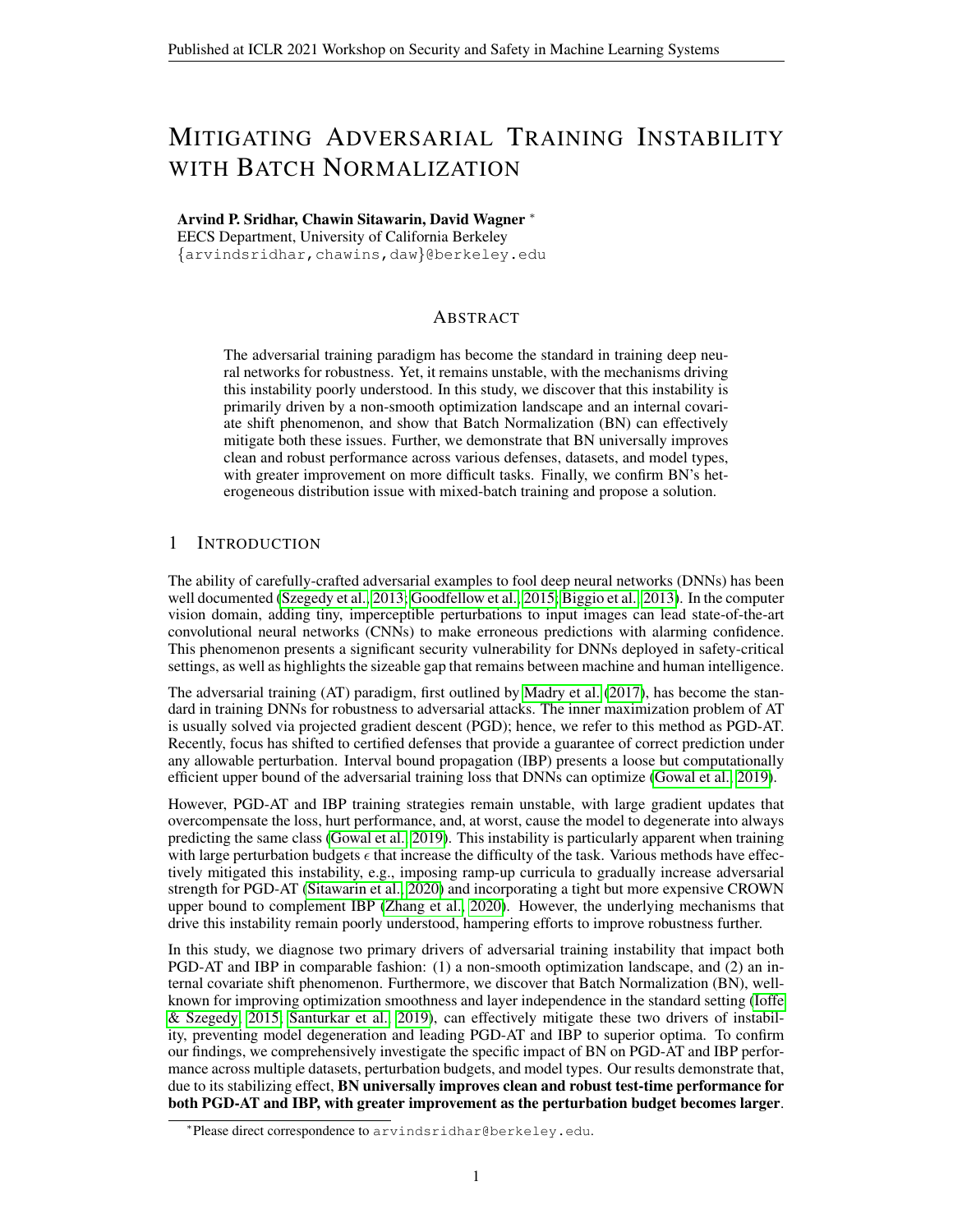<span id="page-3-0"></span>

|                |                   |                   | LG-CNN (IBP)            |                         | LG-CNN (CROWN-IBP)      |                         |                         | LG-CNN-BN (IBP)         |                         |                         |                         |
|----------------|-------------------|-------------------|-------------------------|-------------------------|-------------------------|-------------------------|-------------------------|-------------------------|-------------------------|-------------------------|-------------------------|
| <b>Dataset</b> | train             | test              | Clean                   | <b>PGD</b>              | <b>IBPV</b>             | Clean                   | <b>PGD</b>              | <b>IBPV</b>             | Clean                   | <b>PGD</b>              | <b>IBPV</b>             |
| <b>MNIST</b>   | 0:2<br>0:3<br>0:4 | 0:1<br>0:2<br>0:3 | 98.93<br>98.59<br>97.91 | 98.03<br>96.12<br>93.28 | 97.26<br>95.38<br>91.25 | 99.05<br>98.66<br>98.18 | 98.23<br>96.41<br>93.95 | 97.62<br>95.99<br>92.98 | 99.11<br>98.85<br>98.17 | 98.33<br>97.60<br>96.11 | 97.76<br>96.32<br>93.38 |
| $CIFAR-10$     | 2:2<br>8:8<br>11  | 8<br>10           | 64.24<br>46.12<br>38.59 | 52.73<br>31.24<br>27.36 | 43.34<br>25.26<br>19.74 | 69.67<br>48.47<br>40.05 | 56.09<br>33.48<br>29.09 | 47.13<br>26.50<br>23.12 | 66.89<br>48.55<br>40.85 | 55.84<br>34.83<br>30.97 | 46.21<br>27.14<br>24.35 |

<span id="page-3-1"></span>Table 2: IBP performance of large CNN{-BN} on MNIST and CIFAR-10, along with CROWN-IBP (large CNN) to compare. PGD denotes accuracy under 200-step PGD attack. IBPV denotes verified accuracy computed using IBP as the verification method. All CIFAR-10 budgets are divided by 255.

|                                    |                         | $PRN-18$ (no BN)              |                | <b>PRN-18-BN</b>        |                         |                         |  |
|------------------------------------|-------------------------|-------------------------------|----------------|-------------------------|-------------------------|-------------------------|--|
| Defense                            |                         | Clean PGD AA                  |                | Clean                   | - PGD                   | AA                      |  |
| PGD-AT<br><b>TRADES</b><br>MAT-100 | 55.84<br>67.26<br>81.07 | 29.77 21.33<br>25.84<br>24.41 | 17.34<br>16.47 | 66.44<br>70.42<br>51.34 | 34.03<br>24.24<br>23.69 | 24.26<br>17.18<br>12.46 |  |

Table 3: Performance of defenses on CIFAR-10 ( $\epsilon_{\text{train}} = \epsilon_{\text{test}} = 16/255$ ) using Pre-Act ResNet-18 (PGD is 10-step). PGD-AT outperforms with BN, continuing the trend from LG-CNN (Table [1\)](#page-2-0), but mixed distribution issue of BN hurts performance on TRADES and MAT-100 relative to baseline.

due to BN at high  $\epsilon_{\text{train}} = 16/255$  (Table [3\)](#page-3-1). Additionally, we train with TRADES [\(Zhang et al.,](#page-5-8) [2019\)](#page-5-8) and Mixed PGD-AT (MAT-100), which combines both clean and adversarial cross-entropy losses to optimize both objectives simultaneously [\(Xie et al., 2019\)](#page-5-9). Specifically, when training with MAT-100, [Xie & Yuille](#page-5-5) [\(2020\)](#page-5-5) noted a heterogeneous distribution issue with BN-infused ResNet models at large  $\epsilon_{\text{train}}$  on ImageNet. Because clean and adversarial batches follow two distinct distributions, normalizing both with a single BN layer results in BN attempting to model a mixture distribution, hurting robustness significantly compared to pure PGD-AT. We confirm that this issue exists with CIFAR-10 as well, when both clean and adversarial batches are trained on simultaneously (TRADES, MAT-100). With TRADES ( $\beta = 6$ ), BN shows little impact on performance, in contrast to PGD-AT. With MAT-100, PRN-18-BN significantly underperforms both the baseline (no BN) and PGD-AT on both clean and robust metrics, reinforcing the analysis of [Xie & Yuille](#page-5-5) [\(2020\)](#page-5-5).

# 4 CONCLUSIONS AND FUTURE DIRECTIONS

In this study, we diagnose two primary drivers of instability during adversarial training and confirm their analogous impact for both PGD-AT and IBP: a non-smooth optimization landscape and an internal covariate shift phenomenon. To this end, we demonstrate that Batch Normalization effectively mitigates both these issues and acts as a significant stabilizing influence during adversarial training, enabling better clean and robust generalization. Our conclusions are validated by empirical analysis on MNIST and CIFAR-10 datasets with both conventional and residual networks, where we show that BN universally improves performance across PGD-AT and IBP formulations. Further, we demonstrate that BN's performance improvement increases as the task becomes more difficult.

In addition, we confirm prior analysis that, when AT is reformulated to train on both clean and adversarial batches, BN drives a heterogeneous distribution issue that hurts performance. We note that IBP, which also jointly optimizes clean and robust loss, does not suffer from this mixed distribution issue. The BN propagation rule for IBP (Alg. [1\)](#page-11-0) specifies that, during training, the clean batch's moments are used to normalize the upper/lower bounds and update BN's running state. This consistency enables the model to learn how to correctly classify adversarial examples normalized with clean moments; thus, at test time, robustness is maintained. We hypothesize that this approach can translate to TRADES and MAT-100. Namely, at train time, use the moments of either the clean or adversarial batch to normalize both batches and update BN's state. The model learns how to optimize both tasks using the single normalization basis, providing consistency between train and test time and avoiding mixed distributions. We look forward to testing this hypothesis in future research.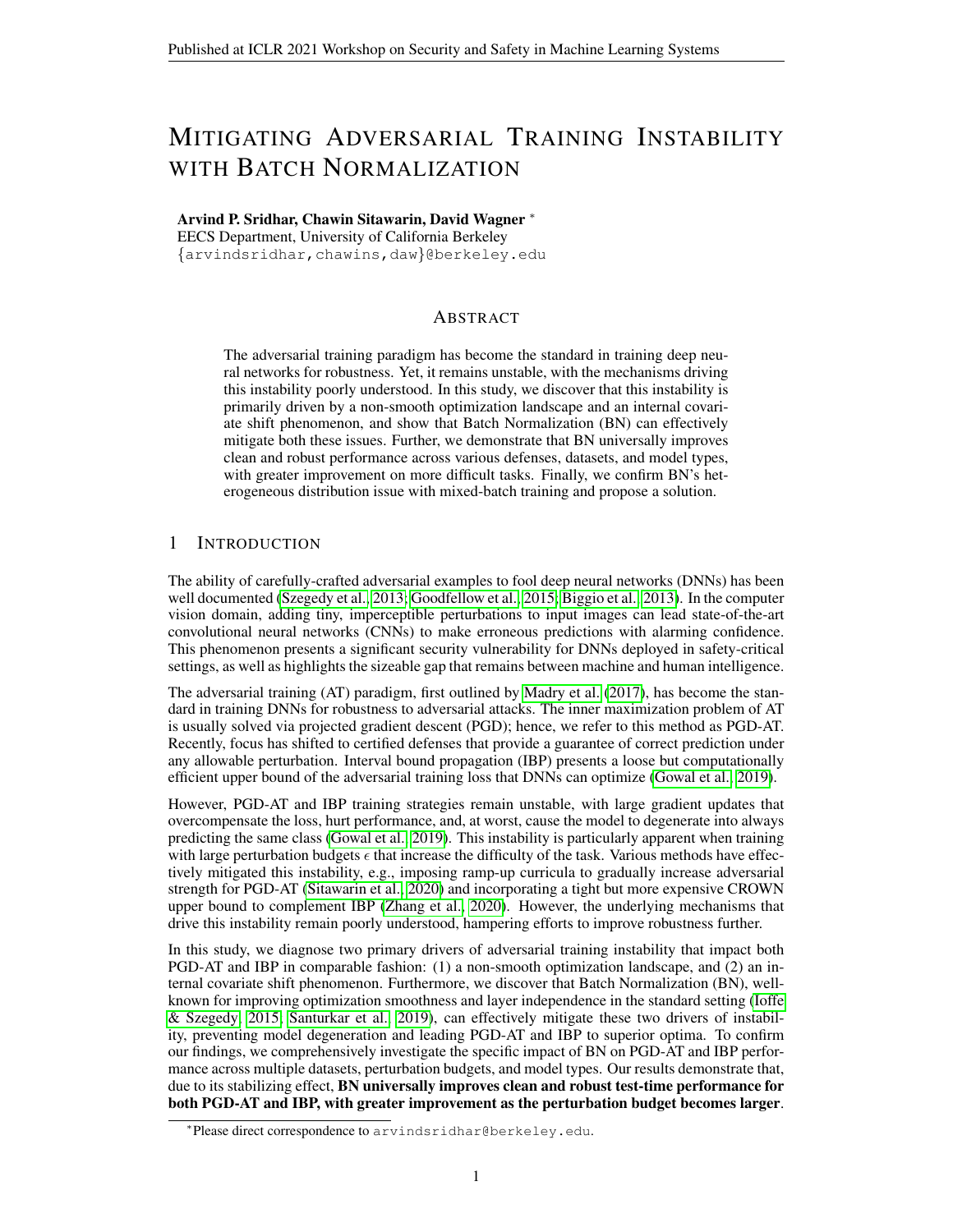#### ACKNOWLEDGEMENTS

This paper was supported by the Hewlett Foundation through the Center for Long-Term Cybersecurity, the Berkeley Deep Drive project, and gifts from Open Philanthropy, Google, and Futurewei.

#### **REFERENCES**

- <span id="page-4-8"></span>Anish Athalye, Nicholas Carlini, and David A. Wagner. Obfuscated gradients give a false sense of security: Circumventing defenses to adversarial examples. *CoRR*, abs/1802.00420, 2018. URL <http://arxiv.org/abs/1802.00420>.
- <span id="page-4-12"></span>Muhammad Awais, Fahad Shamshad, and Sung-Ho Bae. Towards an adversarially robust normalization approach. *arXiv:2006.11007 [cs, stat]*, June 2020.
- <span id="page-4-11"></span>Yoshua Bengio, Jérôme Louradour, Ronan Collobert, and Jason Weston. Curriculum learning. In *ICML*, 2009.
- <span id="page-4-13"></span>Philipp Benz, Chaoning Zhang, and In So Kweon. Batch normalization increases adversarial vulnerability: Disentangling usefulness and robustness of model features. *arXiv:2010.03316 [cs, stat]*, October 2020.
- <span id="page-4-1"></span>Battista Biggio, Igino Corona, Davide Maiorca, Blaine Nelson, Nedim Šrndić, Pavel Laskov, Giorgio Giacinto, and Fabio Roli. Evasion attacks against machine learning at test time. In Hendrik Blockeel, Kristian Kersting, Siegfried Nijssen, and Filip Železný (eds.), *Machine Learning and Knowledge Discovery in Databases*, pp. 387–402, Berlin, Heidelberg, 2013. Springer Berlin Heidelberg. ISBN 978-3-642-40994-3.
- <span id="page-4-9"></span>Pratik Chaudhari, Anna Choromanska, Stefano Soatto, Yann LeCun, Carlo Baldassi, Christian Borgs, Jennifer Chayes, Levent Sagun, and Riccardo Zecchina. Entropy-sgd: Biasing gradient descent into wide valleys. *Journal of Statistical Mechanics: Theory and Experiment*, 2019(12): 124018, 2019.
- <span id="page-4-7"></span>Minhao Cheng, Qi Lei, Pin-Yu Chen, Inderjit S. Dhillon, and Cho-Jui Hsieh. Cat: Customized adversarial training for improved robustness. *CoRR*, abs/2002.06789, 2020. URL [http://](http://arxiv.org/abs/2002.06789) [arxiv.org/abs/2002.06789](http://arxiv.org/abs/2002.06789).
- <span id="page-4-5"></span>Francesco Croce and Matthias Hein. Reliable evaluation of adversarial robustness with an ensemble of diverse parameter-free attacks. In *ICML*, 2020.
- <span id="page-4-6"></span>Gavin Weiguang Ding, Yash Sharma, Kry Yik Chau Lui, and Ruitong Huang. Mma training: Direct input space margin maximization through adversarial training. In *ICLR*, 2020. URL [https:](https://openreview.net/forum?id=HkeryxBtPB) [//openreview.net/forum?id=HkeryxBtPB](https://openreview.net/forum?id=HkeryxBtPB).
- <span id="page-4-14"></span>Angus Galloway, Anna Golubeva, Thomas Tanay, Medhat Moussa, and Graham W. Taylor. Batch normalization is a cause of adversarial vulnerability. *arXiv:1905.02161 [cs, stat]*, May 2019.
- <span id="page-4-0"></span>Ian J Goodfellow, Jonathon Shlens, and Christian Szegedy. Explaining and harnessing adversarial examples. In *ICLR*, 2015.
- <span id="page-4-2"></span>Sven Gowal, Krishnamurthy Dvijotham, Robert Stanforth, Rudy Bunel, Chongli Qin, Jonathan Uesato, Relja Arandjelovic, Timothy Mann, and Pushmeet Kohli. On the effectiveness of interval bound propagation for training verifiably robust models. *arXiv:1810.12715 [cs, stat]*, August 2019.
- <span id="page-4-4"></span>Kaiming He, Xiangyu Zhang, Shaoqing Ren, and Jian Sun. Identity mappings in deep residual networks. In *European Conference on Computer Vision*, pp. 630–645. Springer, 2016.
- <span id="page-4-3"></span>Sergey Ioffe and Christian Szegedy. Batch normalization: Accelerating deep network training by reducing internal covariate shift. In *International Conference on Machine Learning*, pp. 448–456. PMLR, 2015.
- <span id="page-4-10"></span>Nitish Shirish Keskar, Dheevatsa Mudigere, Jorge Nocedal, Mikhail Smelyanskiy, and Ping Tak Peter Tang. On large-batch training for deep learning: Generalization gap and sharp minima. *arXiv preprint arXiv:1609.04836*, 2016.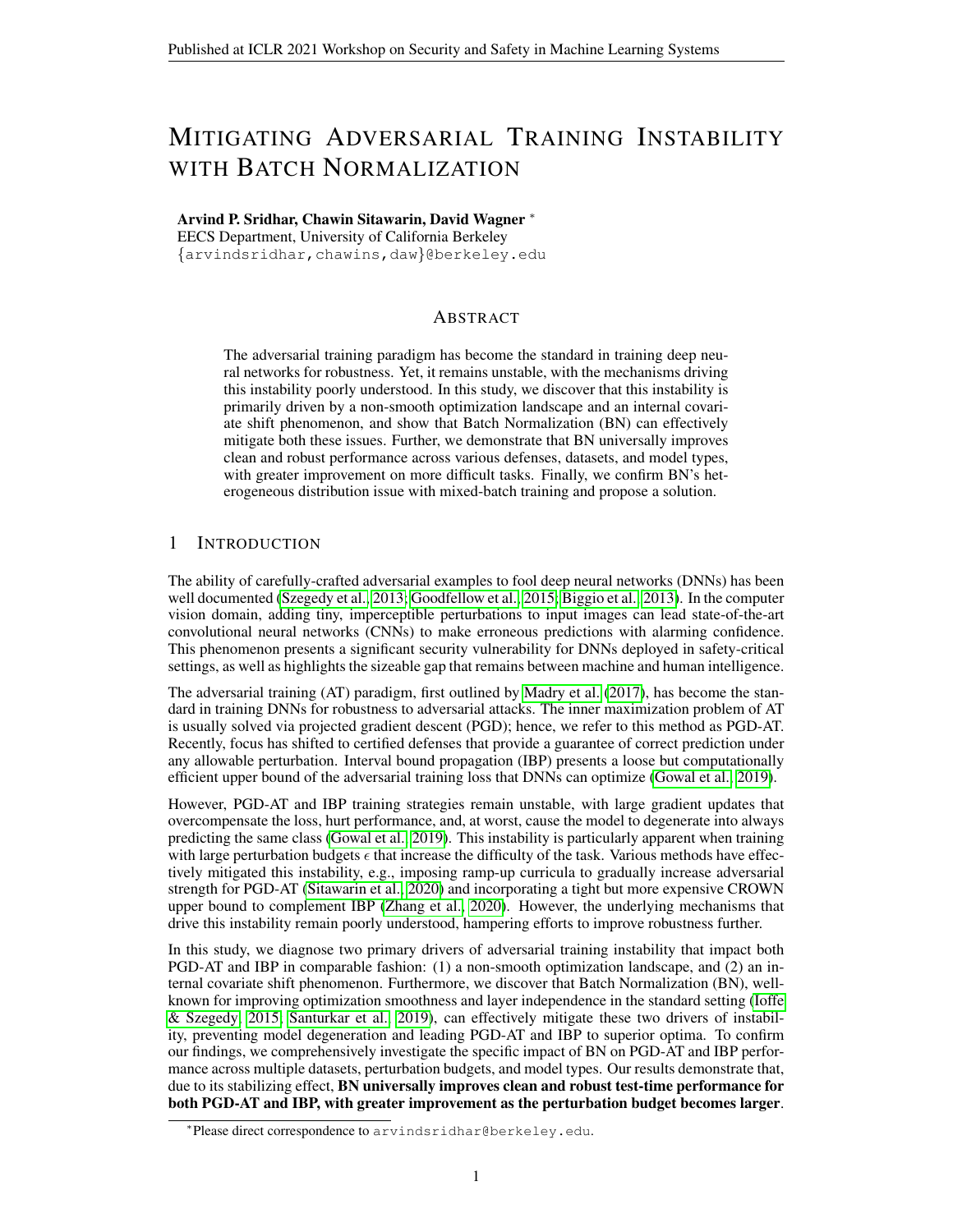- <span id="page-5-14"></span>J. Zico Kolter and Eric Wong. Provable defenses against adversarial examples via the convex outer adversarial polytope. *CoRR*, abs/1711.00851, 2017. URL [http://arxiv.org/abs/1711.](http://arxiv.org/abs/1711.00851) [00851](http://arxiv.org/abs/1711.00851).
- <span id="page-5-7"></span>Chen Liu, Mathieu Salzmann, Tao Lin, Ryota Tomioka, and Sabine Susstrunk. On the loss landscape ¨ of adversarial training: Identifying challenges and how to overcome them. In *Advances in Neural Information Processing Systems*, 2020.
- <span id="page-5-1"></span>Aleksander Madry, Aleksandar Makelov, Ludwig Schmidt, Dimitris Tsipras, and Adrian Vladu. Towards deep learning models resistant to adversarial attacks. *CoRR*, abs/1706.06083, 2017. URL <http://arxiv.org/abs/1706.06083>.
- <span id="page-5-16"></span>Roman Novak, Yasaman Bahri, Daniel A. Abolafia, Jeffrey Pennington, and Jascha Sohl-Dickstein. Sensitivity and generalization in neural networks: an empirical study, 2018.
- <span id="page-5-17"></span>Leslie Rice, Eric Wong, and J. Zico Kolter. Overfitting in adversarially robust deep learning, 2020.
- <span id="page-5-4"></span>Shibani Santurkar, Dimitris Tsipras, Andrew Ilyas, and Aleksander Madry. How does batch normalization help optimization? *arXiv:1805.11604 [cs, stat]*, April 2019.
- <span id="page-5-10"></span>Ali Shafahi, Mahyar Najibi, Mohammad Amin Ghiasi, Zheng Xu, John Dickerson, Christoph Studer, Larry S Davis, Gavin Taylor, and Tom Goldstein. Adversarial training for free! In *Advances in Neural Information Processing Systems 32*. 2019.
- <span id="page-5-2"></span>Chawin Sitawarin, Supriyo Chakraborty, and David Wagner. Improving adversarial robustness through progressive hardening. *arXiv:2003.09347 [cs, stat]*, June 2020.
- <span id="page-5-0"></span>Christian Szegedy, Wojciech Zaremba, Ilya Sutskever, Joan Bruna, Dumitru Erhan, Ian J. Goodfellow, and Rob Fergus. Intriguing properties of neural networks. *CoRR*, abs/1312.6199, 2013. URL <http://arxiv.org/abs/1312.6199>.
- <span id="page-5-13"></span>Yisen Wang, Xingjun Ma, James Bailey, Jinfeng Yi, Bowen Zhou, and Quanquan Gu. On the convergence and robustness of adversarial training. In *ICML*, 2019.
- <span id="page-5-12"></span>Yisen Wang, Difan Zou, Jinfeng Yi, James Bailey, Xingjun Ma, and Quanquan Gu. Improving adversarial robustness requires revisiting misclassified examples. In *ICLR*, 2020. URL [https:](https://openreview.net/forum?id=rklOg6EFwS) [//openreview.net/forum?id=rklOg6EFwS](https://openreview.net/forum?id=rklOg6EFwS).
- <span id="page-5-11"></span>Eric Wong, Leslie Rice, and J. Zico Kolter. Fast is better than free: Revisiting adversarial training. In *ICLR*, 2020. URL <https://openreview.net/forum?id=BJx040EFvH>.
- <span id="page-5-18"></span>Yuxin Wu and Kaiming He. Group normalization. *CoRR*, abs/1803.08494, 2018. URL [http:](http://arxiv.org/abs/1803.08494) [//arxiv.org/abs/1803.08494](http://arxiv.org/abs/1803.08494).
- <span id="page-5-5"></span>Cihang Xie and Alan Yuille. Intriguing properties of adversarial training at scale. In *International Conference on Learning Representations*, 2020. URL [https://openreview.net/forum?](https://openreview.net/forum?id=HyxJhCEFDS) [id=HyxJhCEFDS](https://openreview.net/forum?id=HyxJhCEFDS).
- <span id="page-5-9"></span>Cihang Xie, Mingxing Tan, Boqing Gong, Jiang Wang, Alan L. Yuille, and Quoc V. Le. Adversarial examples improve image recognition. *CoRR*, abs/1911.09665, 2019. URL [http://arxiv.](http://arxiv.org/abs/1911.09665) [org/abs/1911.09665](http://arxiv.org/abs/1911.09665).
- <span id="page-5-6"></span>Kaidi Xu, Zhouxing Shi, Huan Zhang, Yihan Wang, Kai-Wei Chang, Minlie Huang, Bhavya Kailkhura, Xue Lin, and Cho-Jui Hsieh. Automatic perturbation analysis for scalable certified robustness and beyond, 2020.
- <span id="page-5-8"></span>Hongyang Zhang, Yaodong Yu, Jiantao Jiao, Eric P. Xing, Laurent El Ghaoui, and Michael I. Jordan. Theoretically principled trade-off between robustness and accuracy. *CoRR*, abs/1901.08573, 2019. URL <http://arxiv.org/abs/1901.08573>.
- <span id="page-5-15"></span>Huan Zhang, Tsui-Wei Weng, Pin-Yu Chen, Cho-Jui Hsieh, and Luca Daniel. Efficient neural network robustness certification with general activation functions. In *Advances in Neural Information Processing Systems (NuerIPS)*, December 2018.
- <span id="page-5-3"></span>Huan Zhang, Hongge Chen, Chaowei Xiao, Sven Gowal, Robert Stanforth, Bo Li, Duane Boning, and Cho-Jui Hsieh. Towards stable and efficient training of verifiably robust neural networks. In *International Conference on Learning Representations*, 2020.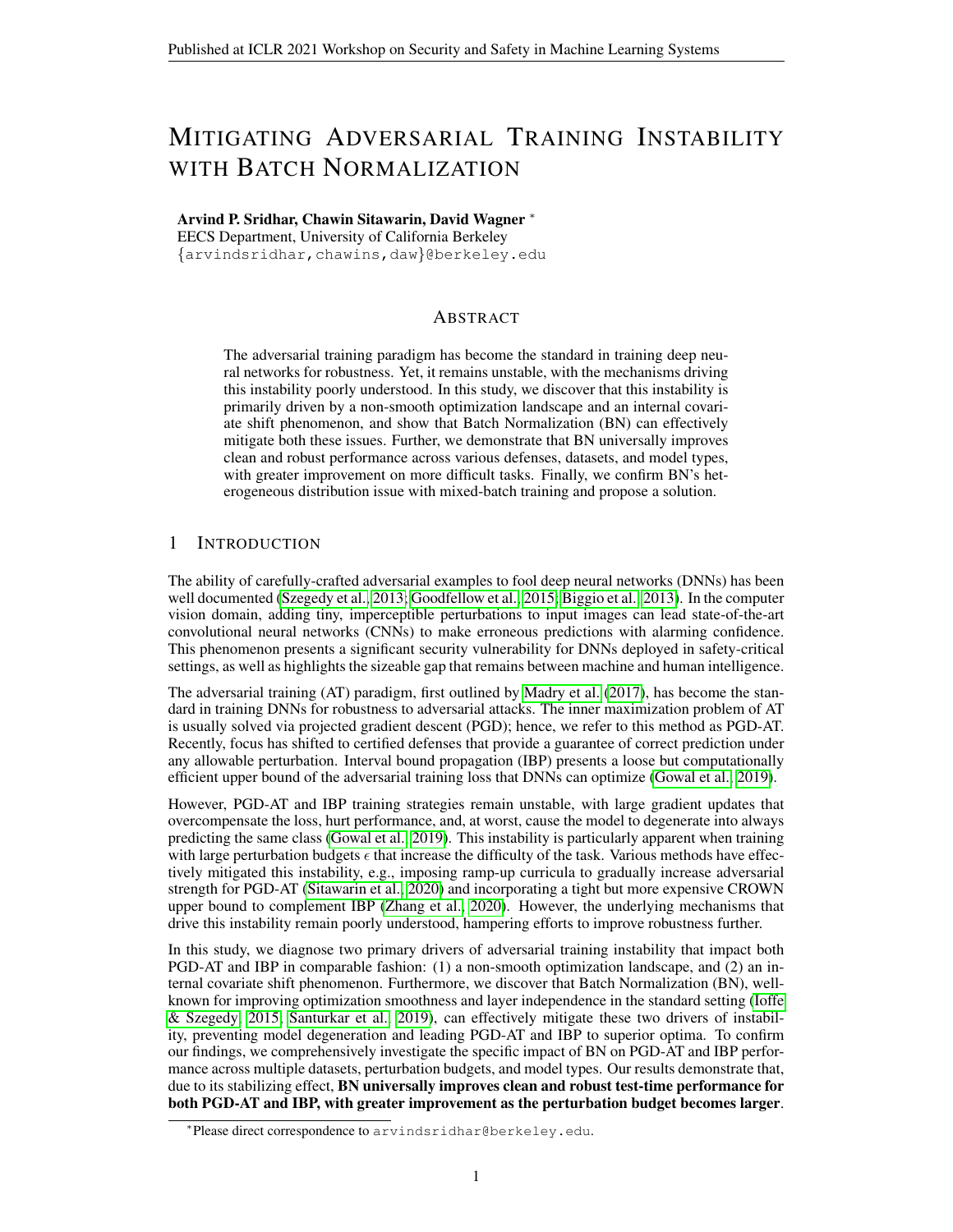## <span id="page-6-0"></span>A RELATED WORK

### A.1 ADVERSARIAL EXAMPLES

Adversarial examples in the computer vision domain are generated by adding a small perturbation δ to an input image x [\(Biggio et al., 2013;](#page-4-1) [Goodfellow et al., 2015;](#page-4-0) [Szegedy et al., 2013\)](#page-5-0). δ is typically constrained to be within some  $\ell_p$ -norm ball with a radius of  $\epsilon$ , ensuring that the perturbed image  $\dot{x} + \delta$  is perceptually "close" to  $\dot{x}$ . To compute the optimal perturbation  $\delta^*$ , the following optimization problem is solved:

<span id="page-6-1"></span>
$$
x_{\text{adv}} = x + \delta^* \quad \text{where} \quad \delta^* = \underset{\|\| \cdot \|_p \leq}{\text{arg max}} \quad L(x + \delta) \tag{1}
$$

Here,  $L : \mathbb{R}^d \to \mathbb{R}$  is the loss function of the target neural network. Projected gradient descent (PGD) is often used to iteratively optimize Eqn. [1](#page-6-1) in the white-box setting, where the attacker has access to the model's parameters [\(Madry et al., 2017\)](#page-5-1). In this study, we focus on  $\ell_{\infty}$ -norm balls.

#### A.2 ADVERSARIAL TRAINING

The popular adversarial training (AT) paradigm developed by [Madry et al.](#page-5-1) [\(2017\)](#page-5-1) involves generating  $\ell_p(\epsilon)$ -constrained loss-maximizing adversarial examples from each batch of training data via Eqn. [1,](#page-6-1) computing the expected adversarial loss over all perturbed samples  $x_{\text{adv}}$  in the batch, and training the model to minimize this loss. Mathematically, AT formulates the following saddle point optimization problem, where  $\theta$  are the parameters of the model and  $\{(x_i, y_i)\}_{i=1}^n$  the training set:

<span id="page-6-2"></span>
$$
\arg\min \frac{1}{n} \sum_{i=1}^{n} L(x_i; \theta) \tag{2}
$$

where 
$$
L(x; \theta) = \max_{\|\cdot\|_{p} \leq} L(x + \delta; \theta)
$$
 (3)

[Madry et al.](#page-5-1) [\(2017\)](#page-5-1) used multi-step PGD to compute adversarial examples (inner maximization) and standard optimizers, e.g., SGD or Adam, to train the network (outer minimization). Defining  $L$ to be the cross-entropy loss, we denote this technique as PGD-AT. Since then, several works have sought to improve PGD-AT, by reducing computation time [\(Shafahi et al., 2019;](#page-5-10) [Wong et al., 2020\)](#page-5-11), trying different loss functions to improve robustness [\(Zhang et al., 2019;](#page-5-8) [Ding et al., 2020;](#page-4-6) [Wang](#page-5-12) [et al., 2020\)](#page-5-12), and imposing a curriculum to gradually ramp-up the difficulty of computed adversarial examples and stabilize large- $\epsilon$  training [\(Sitawarin et al., 2020;](#page-5-2) [Wang et al., 2019;](#page-5-13) [Cheng et al., 2020\)](#page-4-7).

In particular, TRADES [\(Zhang et al., 2019\)](#page-5-8) maximized the KL divergence between clean and adversarial logits, as opposed to the adversarial cross-entropy loss, during PGD (inner maximization). Their training loss (outer minimization) is the following joint formulation of clean and robust loss:

<span id="page-6-3"></span>
$$
L_{\text{TRADES}} = L_{CE}(x_{\text{clean}}; y; \theta) + \beta L_{KL}(x_{\text{clean}}; x_{\text{adv}}; \theta)
$$
(4)

Here,  $L_{CE}$  denotes the cross-entropy loss,  $L_{KL}$  the KL divergence (between clean and adversarial logits),  $x_{\text{adv}}$  the KL divergence-maximizing adversarial example found via PGD, and  $\beta$  the robust loss weight.

We also define Mixed PGD-AT (MAT-100), a joint training strategy derived from PGD-AT to optimize for both clean accuracy and robustness in an equal ratio (100% clean + 100% adversarial):

$$
L_{\text{MAT-100}} = L_{CE}(x_{\text{clean}}; y; \theta) + L_{CE}(x_{\text{adv}}; y; \theta)
$$
\n(5)

We can also pre-multiply the clean cross-entropy by a weight  $\beta$ , e.g.  $\beta = 0.2$  to produce MAT-20.

#### A.3 CERTIFIED DEFENSES

Models trained with PGD-AT, while robust under strong empirical attacks [\(Croce & Hein, 2020;](#page-4-5) [Athalye et al., 2018\)](#page-4-8), lack robustness guarantees. This is due to the nonconvexity of neural networks: PGD can only compute a lower bound of the maximal robust loss  $L(x;\theta)$  for each sample, and minimizing a lower bound does not guarantee that Eqn. [2](#page-6-2) is indeed minimized [\(Zhang et al., 2020\)](#page-5-3). Specifically, there could be a valid perturbation  $\delta$  that PGD does not find, but  $x + \delta$  still incurs a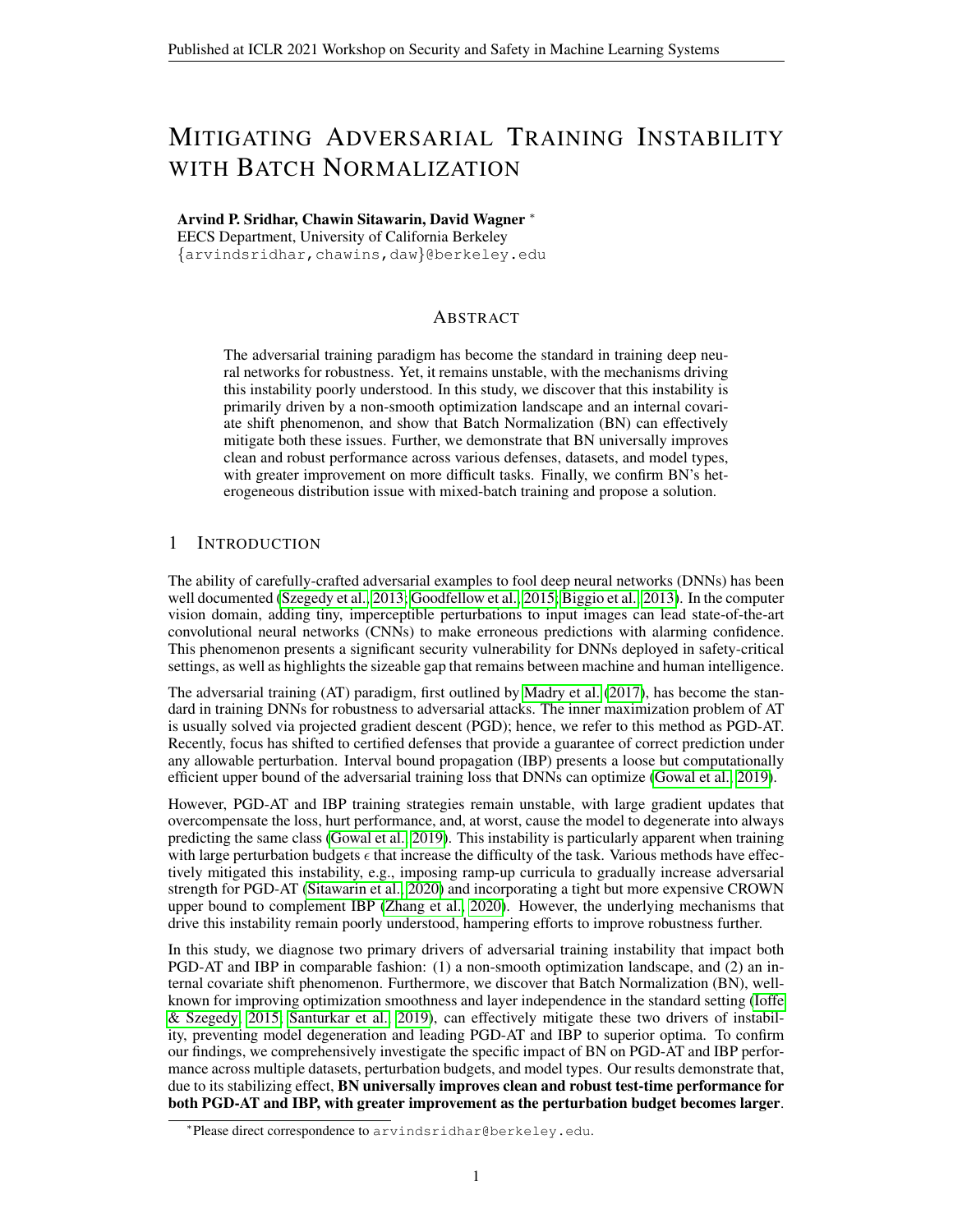high loss that is never optimized. Certified defenses seek to address this concern, using a neural network verification method to instead compute an upper bound of L  $(x; \theta)$  [\(Kolter & Wong, 2017\)](#page-5-14). Minimizing an upper bound of worst-case robust loss guarantees that Eqn. [2](#page-6-2) is minimized, ensuring that the network's prediction is correct for all valid perturbations within the norm ball. To compute this upper bound, [Kolter & Wong](#page-5-14) [\(2017\)](#page-5-14) proposed linearly relaxing the activations of the target network and propagating bounds through this convex adversarial polytope (CAP); this technique was further improved by CROWN [\(Zhang et al., 2018\)](#page-5-15). While the resulting upper bound is tight, computing this bound is quite computationally expensive, the model's clean accuracy tends to suffer, and the network tends to be over-regularized during training [\(Zhang et al., 2020\)](#page-5-3).

### A.4 INTERVAL BOUND PROPAGATION

Interval bound propagation (IBP), developed by [Gowal et al.](#page-4-2) [\(2019\)](#page-4-2), uses a simple propagation rule to derive an upper bound for robust loss L  $(x; \theta)$  in computation time equivalent to just two forward passes through the network, yielding an efficient certified defense. The resulting bound is much looser compared to other certificates, since activations are not linearized and correlations between neurons of different layers are not considered. Thus, IBP training tends to be unstable and hard to tune, especially during the initial epochs. Some of this instability can be mitigated using a ramp-up curriculum that gradually increases  $\epsilon_{\text{train}}$  and the adversarial exposure of training loss, enabling IBP to achieve state-of-the-art certified robustness with only limited sacrifice in clean accuracy [\(Gowal](#page-4-2) [et al., 2019\)](#page-4-2). CROWN-IBP [\(Zhang et al., 2020\)](#page-5-3) additionally incorporated a CROWN upper bound into the loss formulation during the initial epochs of training, tightening the initial bound and stabilizing training. When used in conjunction with a ramp-up curriculum, CROWN-IBP sets the state of the art in clean and certified robust accuracy at various  $\epsilon_{\text{test}}$  on MNIST and CIFAR-10, consistently outperforming IBP. However, computing the CROWN bound remains computationally expensive.

The IBP training loss uses a joint formulation with both clean and robust (upper-bounded) loss:

<span id="page-7-0"></span>
$$
L_{\rm IBP} = \kappa L_{\rm CE}(x; y; \theta) + (1 - \kappa) L_{\rm CE}(-\underline{m}_{\rm IBP}(x, \epsilon); y; \theta) \tag{6}
$$

Here,  $m_{\text{IBP}}$  denotes the worst-case adversarial logit vector, using the lower bound logit for class  $y_i$ that x belongs to and the upper bound logit for all other  $y_j$ . Thus, the second term is an upper bound of robust loss. IBP typically elides the last linear layer in bound propagation to improve tightness.

#### A.5 INSTABILITY DURING ADVERSARIAL TRAINING

The instability of adversarial training methods, particularly with large  $\epsilon_{\text{train}}$ , has been well documented [\(Zhang et al., 2020;](#page-5-3) [Sitawarin et al., 2020;](#page-5-2) [Liu et al., 2020\)](#page-5-7). With these more difficult tasks, training with vanilla PGD-AT and IBP (without curriculum) causes the model to degenerate into always predicting the same class. Even with smaller perturbation budgets, training can be unstable, particularly during the initial epochs of training – when large gradients and a high learning rate induce the model to make large weight updates that tend to overcompensate adversarial loss.

[Liu et al.](#page-5-7) [\(2020\)](#page-5-7) studied the loss surface of PGD-AT to understand the mechanisms driving this instability and found that larger adversarial budgets  $\epsilon$  lead to sharper minima in the loss landscape (and less smooth loss surface overall). This phenomenon, termed *gradient scattering*, causes large nonvanishing gradients to persist in the final stages of training and leaves the model unable to reach the best local minima. Specifically, [Liu et al.](#page-5-7) [\(2020\)](#page-5-7) mathematically demonstrated that the adversarial objective function lacks second-order smoothness, meaning that gradients in arbitrarily small neighborhoods in  $\theta$ -space can change discontinuously (more so with large  $\epsilon$ ). They also demonstrated that SGD on the adversarial loss is not guaranteed to converge to a critical point. These findings reinforce the empirical and theoretical evidence suggesting that smooth loss landscapes, particularly around local minima, speed up convergence of SGD and improve the network's generalization [\(Chaudhari](#page-4-9) [et al., 2019;](#page-4-9) [Keskar et al., 2016;](#page-4-10) [Novak et al., 2018\)](#page-5-16). Overall, the sharp adversarial loss landscape of PGD-AT is not favorable to optimization, and models trained with PGD-AT suffer from overfitting and are not able to generalize as well as clean-trained models [\(Rice et al., 2020\)](#page-5-17). Whether these same properties hold true for IBP certified defense training is yet to be studied.

Model size also plays a significant role in the stability of AT. [Xie & Yuille](#page-5-5) [\(2020\)](#page-5-5) found that PGD-AT requires substantially larger model capacity in order to converge. In general, larger and deeper networks consistently boost robustness; sustained improvement is observed even with models as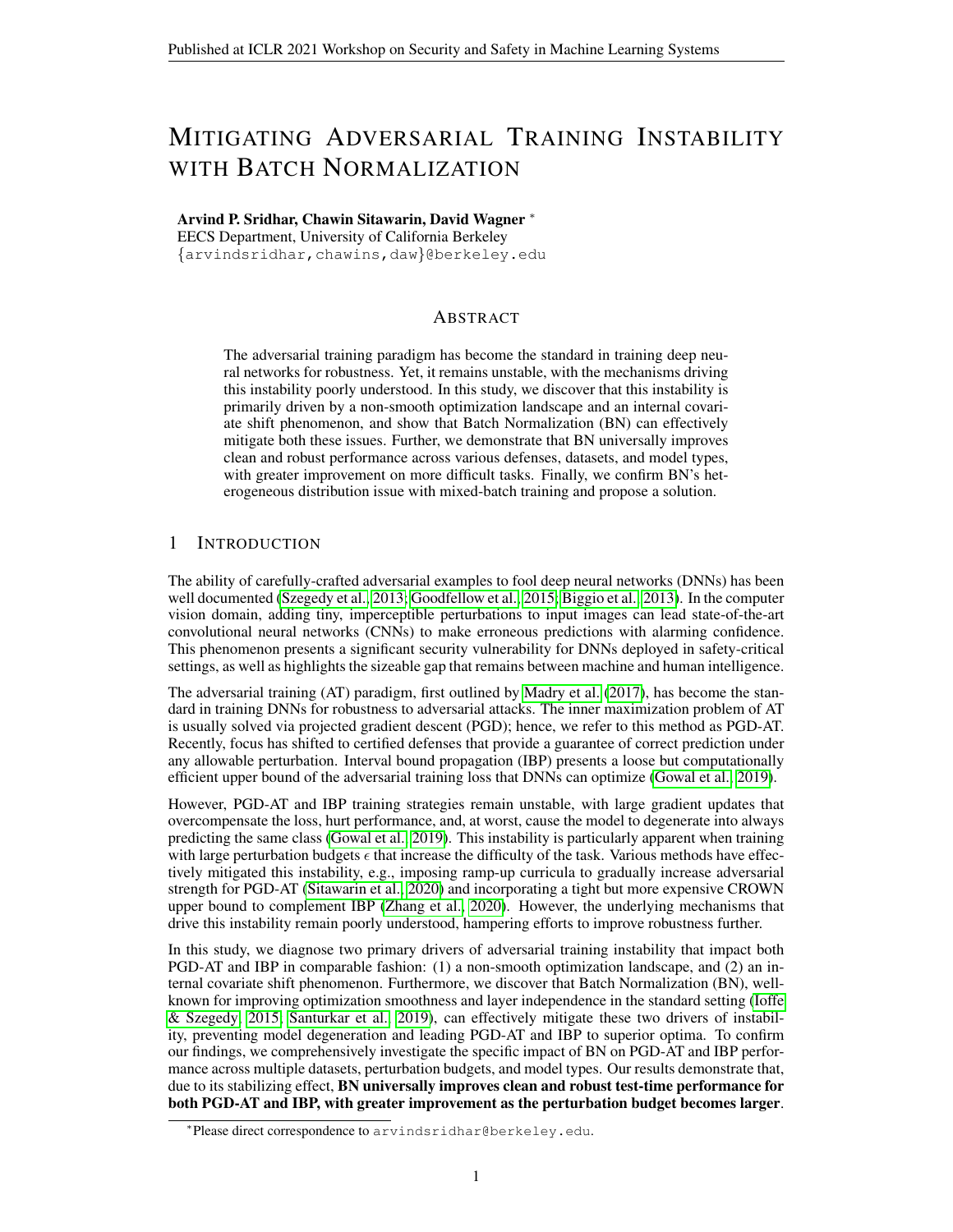deep as ResNet-638. Digging deeper, [Liu et al.](#page-5-7) [\(2020\)](#page-5-7) showed that smaller and shallower models trained with PGD-AT, especially with larger  $\epsilon$ , are more likely to have dead layers, i.e. layers in which all activated neuron outputs are zeros. This causes model degeneration, since prior layers no longer train and later layers can at best learn to predict a constant output. IBP and CROWN-IBP were also shown to perform better with larger models, presumably for the same reasons as PGD-AT.

Curriculum learning, which gradually ramps up the difficulty of the training task, has been shown to mitigate PGD-AT and IBP instability, improve the quality of found local minima, and significantly boost robustness [\(Zhang et al., 2020;](#page-5-3) [Sitawarin et al., 2020;](#page-5-2) [Liu et al., 2020\)](#page-5-7). As [Bengio et al.](#page-4-11) [\(2009\)](#page-4-11) describes, a curriculum tends to smooth the objective function, resulting in a loss landscape that is more easily optimizable. Intuitively, because ramp-up curricula in AT manipulate  $\epsilon$  either directly or indirectly, they can explicitly control the smoothness of the loss landscape at any point in time, enabling them to bias the trajectory of SGD towards smoother minima. The empirical results validate these theoretical claims, with curriculum-mediated PGD-AT and IBP algorithms significantly outperforming the vanilla methods in both clean and robust test accuracy, while also being less sensitive to initialization and choice of learning rate [\(Zhang et al., 2020;](#page-5-3) [Liu et al., 2020\)](#page-5-7).

# A.6 BATCH NORMALIZATION IN ADVERSARIAL TRAINING

Given a batch  $\{x_i\}_{i=1}^B$ , Batch Normalization performs the following normalization on each  $x_i$ :

$$
BN(x_i) = \left(\frac{x_i - \mu_B}{\sqrt{\sigma_B^2 + \epsilon}}\right)\gamma + \beta\tag{7}
$$

Here,  $\mu_B$  and  $\sigma_B^2$  denote the channel-wise mean and variance of the input batch  $\{x_i\}_{i=1}^B$ .  $\gamma$  and  $\beta$  are the trainable scale and shift parameters, respectively. At test time, the concept of a "batch" disappears; thus, BN uses running statistics  $\mu_R$  and  $\sigma_R^2$ , computed during training as an exponential moving average of the training batch moments, to normalize each  $x_i$ .

In the natural setting, BN [\(Ioffe & Szegedy, 2015\)](#page-4-3) has become a crucial component of modern state-of-the-art computer vision models, helping them train faster and optimize more effectively. BN's improvement was initially attributed to it reducing internal covariate shift (ICS) among the inputs to different layers of the network. The ICS thesis postulates that as models train and their weights change, the distribution of feature maps inputs to deep layers in the network continuously shifts; as a result, these deeper layers fruitlessly endeavor to optimize an objective that, from their perspective, is constantly changing. BN mitigates ICS by standardizing the output distribution of each layer, limiting the degree of shift batch-to-batch and enabling later layers to learn independently of changes in earlier layers. BN also has regularizing effects on the network due to the added noise of using batch statistics, improving generalization [\(Ioffe & Szegedy, 2015\)](#page-4-3).

Digging deeper, [Santurkar et al.](#page-5-4) [\(2019\)](#page-5-4) found that, more than mitigating ICS, BN increases the  $\beta$ smoothness of the optimization landscape, improving gradient predictiveness and enabling faster and more direct convergence to local minima. Specifically, BN improves the Lipschitzness of the loss function, meaning that the loss changes at a smaller rate and gradients are smaller in magnitude. This enables more stable training that is less sensitive to choice of learning rate and weight initialization. To analyze Lipschitzness and  $\beta$ -smoothness, [Santurkar et al.](#page-5-4) [\(2019\)](#page-5-4) measured the absolute and relative changes in gradient magnitude along the gradient direction as training progressed.

In our study, we perform the same analysis as [Santurkar et al.](#page-5-4) [\(2019\)](#page-5-4) in the adversarial setting. We confirm that BN's  $\beta$ -smoothness improvements extend to PGD-AT and IBP. However, contrary to [Santurkar et al.](#page-5-4) [\(2019\)](#page-5-4), we do in fact observe a non-negligible ICS phenomenon with non-BN adversarial training; further, we find that BN effectively mitigates this ICS (Figure [1\)](#page-1-0). Since AT involves a significantly more intensive and dynamic training curriculum compared to standard training, we hypothesize that batch-to-batch distributional shifts become more pronounced in this setting, compounding the adverse impacts of the sharp optimization landscape and driving further instability.

In the adversarial setting, conclusions regarding BN's impact on robustness are mixed. [Xu et al.](#page-5-6) [\(2020\)](#page-5-6) found that a seven-layered CNN model with BN after each convolution was able to outperform its non-BN counterpart as well as more complex DenseNet, WideResNet, and ResNeXt architectures when trained with CROWN-IBP on CIFAR-10 ( $\epsilon_{\text{test}} = 8/255$ ).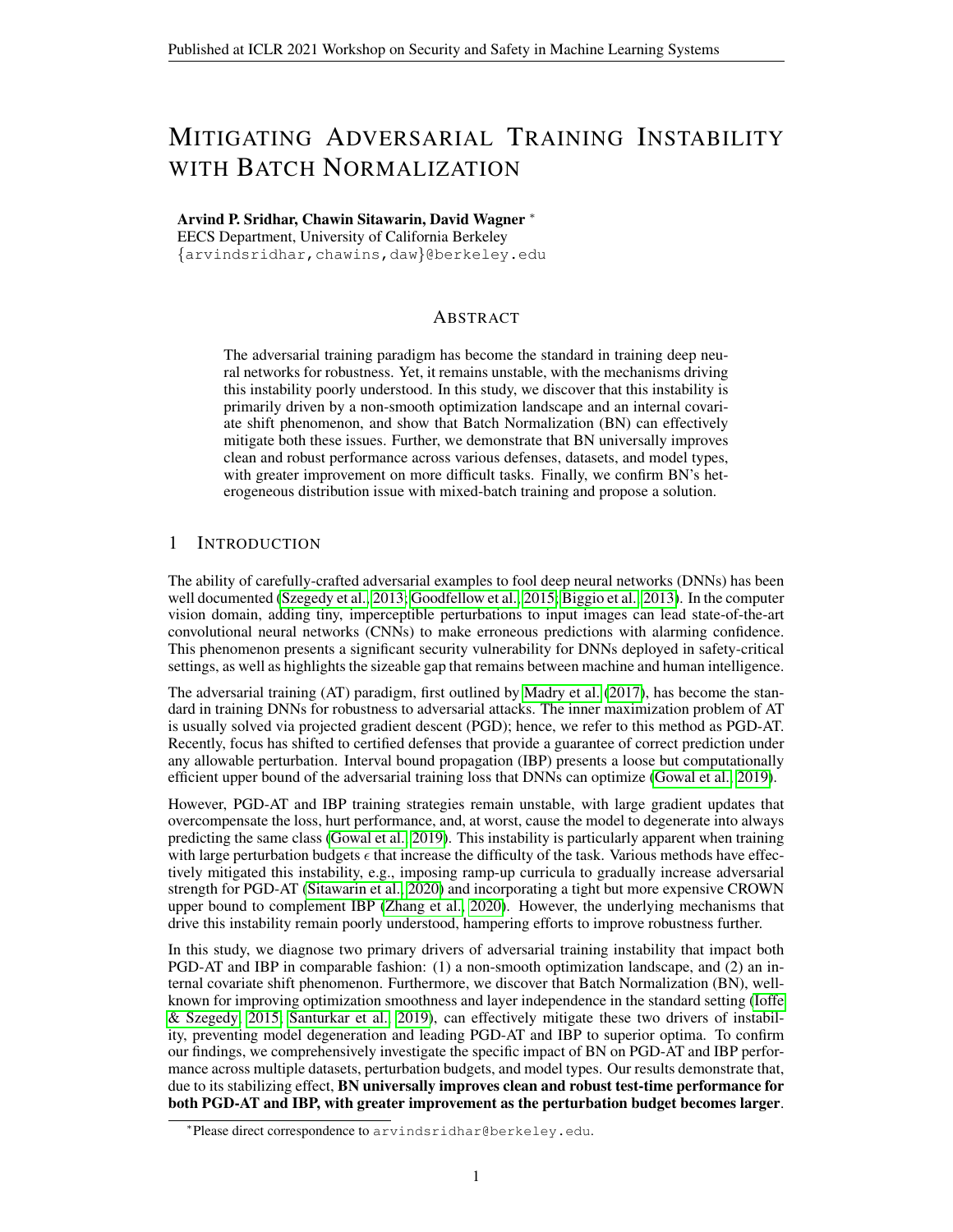By contrast, [Xie & Yuille](#page-5-5) [\(2020\)](#page-5-5) found that training a BN-infused ResNet model on ImageNet  $(\epsilon_{\text{train}} = 16/255)$  with MAT-100, which jointly optimizes clean and adversarial cross-entropy loss in the same ratio, drove a heterogeneous distribution issue with BN. Because clean and adversarial images are drawn from two different domains, it is challenging for BN to estimate normalization statistics (i.e.  $\mu_R$  and  $\sigma_R^2$ ) for this mixture distribution if both tasks are optimized concurrently. [Xie](#page-5-5) [& Yuille](#page-5-5) [\(2020\)](#page-5-5) showed that clean and adversarial input images induce significantly different feature map moment statistics at each layer, particularly for the large  $\epsilon$  on the complex ImageNet dataset. Thus, using a single BN layer led to poor, non-asymptotic robustness compared to pure PGD-AT.

To solve this issue, [Xie & Yuille](#page-5-5) [\(2020\)](#page-5-5) proposed MBN, effectively de-coupling the distribution by training separate BN layers for clean and adversarial batches. At test time, they used one set of BNs to normalize both clean and adversarial inputs. They showed that using  $MBN_{adv}$  led to asymptotic robustness on par with pure PGD-AT, and using  $MBN<sub>clean</sub>$  led to clean accuracy on par with pure clean training [\(Xie et al., 2019\)](#page-5-9). They also suggested using batch-unrelated normalization layers, such as Group Normalization [\(Wu & He, 2018\)](#page-5-18), to avoid the issue of running statistics altogether.

Other studies have echoed the same findings regarding the mixed distribution issue of BN with large perturbation budgets [\(Awais et al., 2020;](#page-4-12) [Benz et al., 2020;](#page-4-13) [Galloway et al., 2019\)](#page-4-14). However, to our knowledge, no prior work has systematically studied the impact of BN across a variety of adversarial training strategies, datasets, budgets, and model types, to identify in which cases BN helps and in which cases it hurts. We hope to fulfill this role to aid future work in this field.

# <span id="page-9-1"></span>B TRAINING DETAILS

We provide detailed descriptions of our models and training frameworks below.

### B.1 MODELS USED

<span id="page-9-0"></span>For both PGD-AT and IBP, we train with the large CNN model defined by [Gowal et al.](#page-4-2) [\(2019\)](#page-4-2) (their Table 1), a conventional CNN architecture with ReLU nonlinearities, 5 convolutional layers, and 1 fully-connected layer. This model has 17 million trainable parameters. We optimize using Adam optimizer with default parameters in PyTorch, following [Gowal et al.](#page-4-2) [\(2019\)](#page-4-2). We do not use weight decay. We train with a batch size of 100 in all cases. We also define small and medium CNNs of the same flavor, with fewer convolutional layers. Detailed architectures of all 3 models are in Table [4.](#page-9-0)

| <b>Small CNN</b>                                         | Medium CNN                                                                                                                 | Large CNN                                                                                                                                         |  |  |
|----------------------------------------------------------|----------------------------------------------------------------------------------------------------------------------------|---------------------------------------------------------------------------------------------------------------------------------------------------|--|--|
| CONV $16.4\times4+2$<br>CONV $32.4 \times 4+1$<br>FC 100 | CONV $32.3 \times 3+1$<br>CONV 32.4 $\times$ 4+2<br>CONV $64.3 \times 3+1$<br>CONV 64 $4 \times 4 + 2$<br>FC 512<br>FC 512 | CONV $64.3 \times 3+1$<br>CONV $64.3 \times 3+1$<br>CONV 128 $3 \times 3 + 2$<br>CONV 128 $3 \times 3 + 1$<br>CONV 128 $3 \times 3 + 1$<br>FC 512 |  |  |
| $#$ params: $471K$                                       | 1.2M                                                                                                                       | 17M                                                                                                                                               |  |  |

Table 4: Convolutional model architectures used for PGD-AT and IBP training. All convolutional and fully-connected layers are followed by ReLU activations. CONV K W×H+S denotes a 2D convolutional layer with k filters of size  $w \times h$  using stride s in both dimensions. FC N denotes a fullyconnected layer with n outputs. The last row contains number of trainable parameters for CIFAR-10.

We abbreviate these models as SM-CNN, MD-CNN, and LG-CNN respectively. To construct LG-CNN-BN, we add a 2D Batch Normalization layer after each convolutional layer (prior to ReLU), and a 1D Batch Normalization layer after each fully-connected layer (also prior to ReLU).

For PGD-AT on CIFAR-10, we additionally train with a Pre-Activation ResNet-18 model [\(He et al.,](#page-4-4) [2016\)](#page-4-4). We denote PRN-18 as the model with all Batch Normalization layers eliminated, and PRN-18-BN as the standard ResNet model with Batch Normalization within each PreAct block. We train with a batch size of 128 using SGD optimizer with momentum of 0.9 and weight decay of  $5 \times 10^{-4}$ .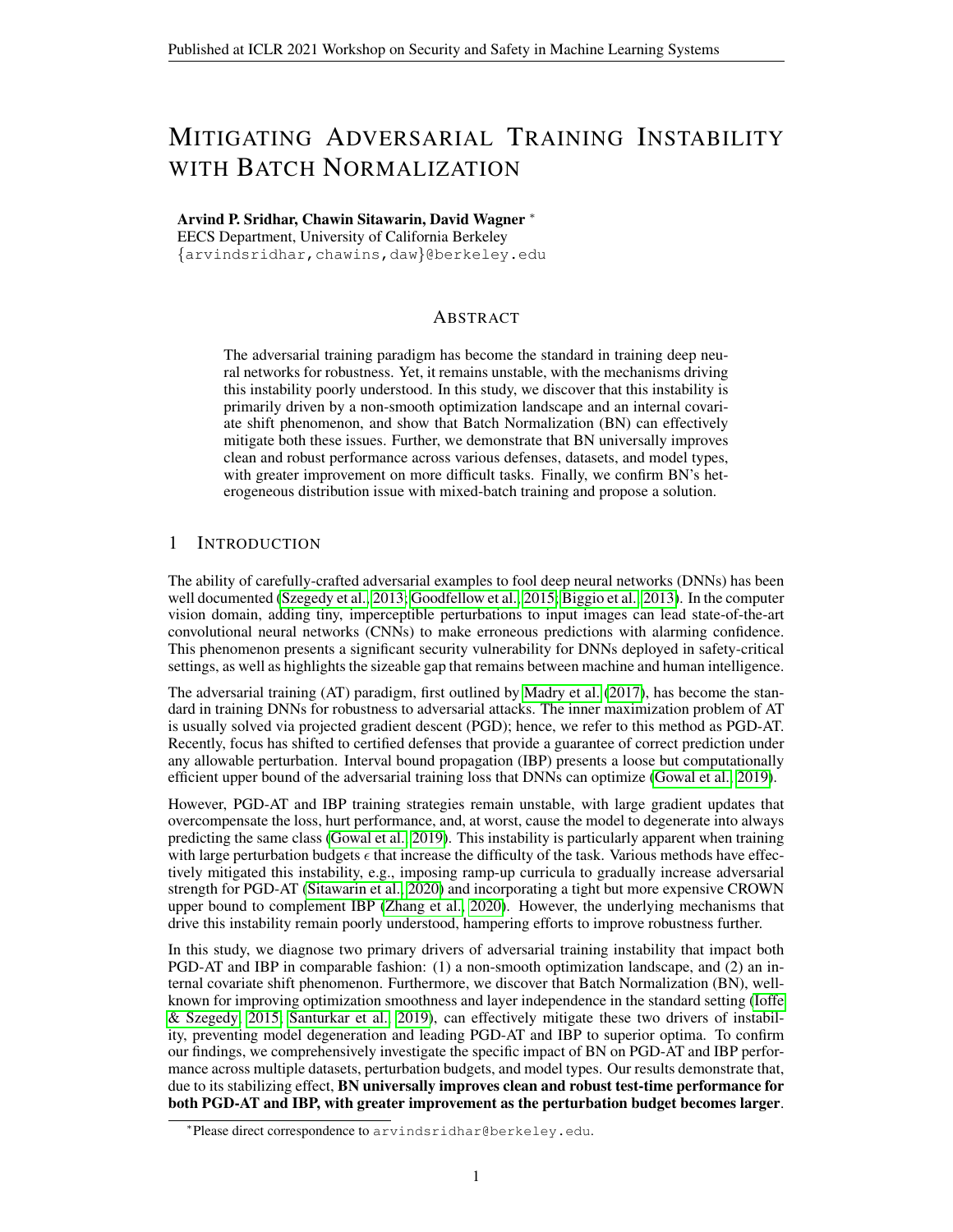### B.2 PGD-AT TRAINING FRAMEWORK

We use untargeted projected gradient descent (PGD) with uniform random initialization within the  $\epsilon$ -bounded  $\ell_{\infty}$ -ball and 1 random start (no restarts) to generate adversarial examples at training time. We train the network on the pure adversarial cross-entropy loss, as outlined by [Madry et al.](#page-5-1) [\(2017\)](#page-5-1).

**MNIST.** We train for 50 epochs using LG-CNN with/without BN. We use learning rate of  $1 \times 10^{-3}$ , decreased by factor of 10 at epochs 30 and 40. We train with  $\epsilon_{\text{train}} = 0.1 + \epsilon_{\text{test}}$  in order to maximize robustness at the target perturbation budget. We train with 40-step PGD in all cases. For  $\epsilon_{\text{train}} = 0.2$ , we use PGD step size  $\alpha = 0.01$ . For  $\epsilon_{\text{train}} = 0.3$  and  $\epsilon_{\text{train}} = 0.4$ , we use PGD step size  $\alpha = 0.02$ .

**CIFAR-10.** We train for 80 epochs. For LG-CNN, we use learning rate of  $1 \times 10^{-3}$ , decreased by factor of 10 at epochs 44 and 66. We train with  $\epsilon_{\text{train}} = 1.1 \times \epsilon_{\text{test}}$  for LG-CNN in order to maximize robustness at the target perturbation budget. For PRN-18, we use learning rate of  $5\times10^{-2}$ , decreased by factor of 10 at epochs 40, 55, and 70. We train with  $\epsilon_{\text{train}} = \epsilon_{\text{test}}$  in this case so as to follow prior convention for this model [\(Sitawarin et al., 2020\)](#page-5-2). We train with 10-step PGD in all cases. For  $\epsilon_{\text{train}} = 8.8/255$ , we use PGD step size  $\alpha = 2/255$ . For  $\epsilon_{\text{train}} = 11/255$ , we use PGD step size  $\alpha = 3/255$ . For  $\epsilon_{\text{train}} = 17.6/255$ , we use PGD step size  $\alpha = 4/255$ . We perform standard preprocessing and data augmentation: random crop, flip, and input normalization with dataset statistics.

### B.3 IBP TRAINING FRAMEWORK

We use LG-CNN with and without BN in all cases, and use the same training framework for MNIST and CIFAR-10. We train for 200 epochs with learning rate of  $5 \times 10^{-4}$ , decreased by factor of 10 at epochs 130 and 190. The first 10 epochs are clean training, with  $\epsilon_{\text{train}} = 0$  and  $\kappa = 1$ , where  $\kappa$  denotes the weight of the clean cross-entropy loss and  $1 - \kappa$  the weight of the robust loss in the IBP loss formulation (Eqn. [6\)](#page-7-0). Then, from epochs 10 to 60, we linearly decrease  $\kappa$  to 0.5 and increase  $\epsilon_{\text{train}}$  to  $\epsilon_{\text{train-final}}$ . We train with  $\epsilon_{\text{train}} = 0.1 + \epsilon_{\text{test}}$  for MNIST and  $\epsilon_{\text{train}} = 1.1 \times \epsilon_{\text{test}}$  for CIFAR-10 following prior convention for IBP [\(Zhang et al., 2020\)](#page-5-3). We perform the same standard pre-processing and data augmentation techniques (crop, flip, input normalization) for CIFAR-10. We also train with CROWN-IBP with same framework using code provided by [Zhang et al.](#page-5-3) [\(2020\)](#page-5-3).

#### B.4 OTHER FRAMEWORKS

For TRADES, we use the same training framework as PGD-AT with the PRN-18 model on CIFAR-10. We use  $\beta = 6$  as the weight for the robust loss in the TRADES loss formulation (Eqn. [4\)](#page-6-3). For MAT-100, we again use the same training framework as PGD-AT with PRN-18 on CIFAR-10.

For all training runs, we perform early stopping, in that we only save the model with the best sum of clean and robust accuracy on a hold-out validation set (separately given for MNIST, randomly chosen from 10% of training samples for CIFAR-10). We then evaluate this best model on the test set, corresponding to our results in Tables [1,](#page-2-0) [2,](#page-3-0) and [3.](#page-3-1) For Auto-Attack [\(Croce & Hein, 2020\)](#page-4-5), we use the standard attack mechanism (APGD-CE, APGD-T, FAB-T, and Square) with default parameters.

In Figure [1,](#page-1-0) we compute all metrics with every 10th training batch. For the gradient norm, we compute the average norm of all gradients at that batch, plotting the result with its exponential moving average. We also compute the maximum eigenvalue of the Hessian matrix at this batch, using the PyHessian package. For the internal covariate shift studies, we compute the channel-wise feature map mean and variance across the entire batch, and average the moments across all channels. We then standardize each metric curve using z-scores. Specifically, we compute the average value of all points on that curve, as well as the standard deviation of the points, and standardize via  $(x-\mu)/\sigma$ for all points on the curve. This enables us to gauge the degree of batch-to-batch shift in these feature map moments on a percentage basis, providing a fair comparison for internal covariate shift analysis.

#### <span id="page-10-0"></span>B.5 TRAINING INFRASTRUCTURE AND RUNTIMES

All of our code is written in PyTorch, and we train all our models on a server with 1 NVIDIA Tesla V100 GPU, 2 CPU cores, and 13 GB memory. With this setup, PGD-AT training with LG-CNN{- BN} takes about 45 minutes on MNIST and 1 hour on CIFAR-10. PGD-AT with PRN-18{-BN} on CIFAR-10 takes about 3 hours, MAT-100 takes 3.5 hours, and TRADES takes 4 hours.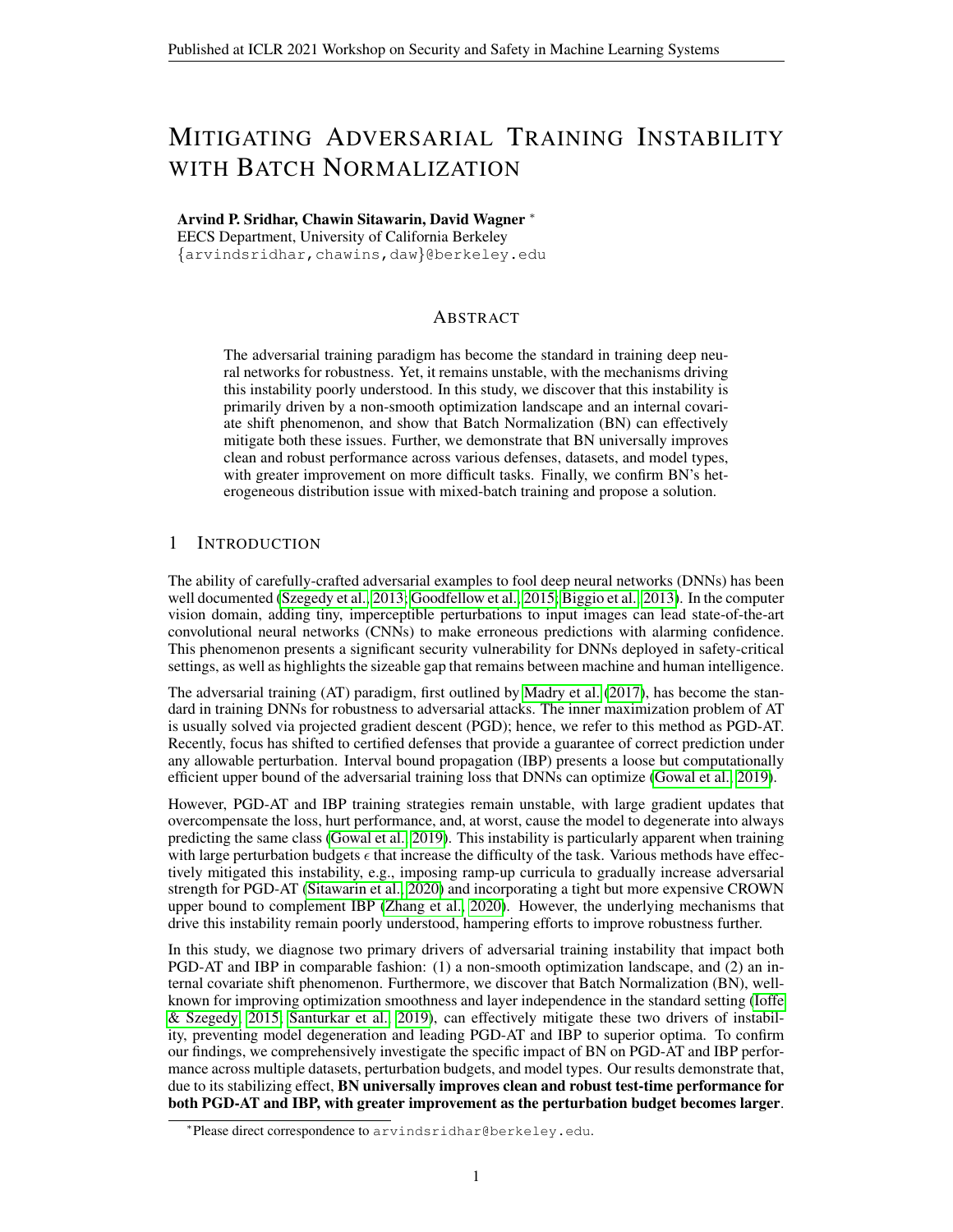For IBP with LG-CNN{-BN}, MNIST takes about 1 hour and CIFAR-10 takes about 1.2 hours. By contrast, CROWN-IBP with LG-CNN, using the publicly-available code from [Zhang et al.](#page-5-3) [\(2020\)](#page-5-3), takes 4.6 hours on MNIST and 5.4 hours on CIFAR-10 with the same training framework and infrastructure setup. Thus, having LG-CNN-BN trained with IBP match the performance of, and at times outperform, CROWN-IBP (Table [2\)](#page-3-0) in a fraction of the training time is a significant result.

# C BATCH NORMALIZATION PROPAGATION RULE

We outline the IBP propagation rule for Batch Normalization in Algorithm [1.](#page-11-0) This is the same rule defined by [Xu et al.](#page-5-6) [\(2020\)](#page-5-6) to propagate the clean map as well as upper/lower bounds through BN.

Algorithm 1: IBP Propagation Rule for BN **Input** : Feature map and bounds  $z^{(l)}$ ,  $\underline{z}^{(l)}$ ,  $\overline{z}^{(l)}$ **Output** : Normalized feature map and bounds, in the same order as input **Parameters:** Layer parameters  $\gamma$ ,  $\beta$ ,  $\mu_{\mathcal{R}}$ ,  $\sigma_{\mathcal{R}}^2$  $\mu \leftarrow$  batch-mean $(z^{(l)})$  if train-mode else  $\mu_{\mathcal{R}}$ ; 2  $\sigma^2 \leftarrow$  batch-variance $(z^{(l)})$  if train-mode else  $\sigma^2_{\mathcal{R}}$ ;  $3 \leq (0 \leftarrow (\leq^{(1)} - \mu)/\sqrt{\sigma^2 + \epsilon_{\text{layer}}};$  $4 \overline{z}^{(l)} \leftarrow (\overline{z}^{(l)} - \mu) / \sqrt{\sigma^2 + \epsilon_{\text{layer}}};$  $\sigma$   $m_p \leftarrow \gamma (\bar{z}^{(l)} + \underline{z}^{(l)})/2 + \beta;$ 6  $d_p \leftarrow |\gamma| (\overline{z}^{(l)} - \underline{z}^{(l)})/2;$  $\tau z^{(l)} \leftarrow \gamma \big[ (z^{(l)} - \mu) / \sqrt{\sigma^2 + \epsilon_{\text{layer}}} \big] + \beta;$ <sup>8</sup> if train-mode then 9 | update-running-statistics $(\mu, \sigma^2, \text{momentum})$ ; <sup>10</sup> end 11 **return**  $z^{(l)}$ ,  $(m_p - d_p)$ ,  $(m_p + d_p)$ ;

# <span id="page-11-0"></span>D ADDITIONAL RESULTS

### D.1 INVESTIGATING MODEL SIZE AND BATCH NORMALIZATION IMPACT: PGD-AT

<span id="page-11-1"></span>We investigate the differences in the impact of BN with the small, medium, and large CNN models defined in Table [4.](#page-9-0) For PGD-AT, we experiment with MNIST at  $\epsilon_{\text{train}} = 0.3$  and  $\epsilon_{\text{test}} = 0.2$ ; our results are in Table [5.](#page-11-1) Intriguingly, BN's improvement is largest for the small CNN model, causing robustness to jump over 4%. The medium CNN exhibits the next largest improvement, while the large CNN exhibits the smallest relative improvement. Intuitively, smaller models are more sensitive to smoothness of loss surface, as a non-smooth loss surface can quickly lead to degeneration [\(Liu](#page-5-7) [et al., 2020\)](#page-5-7). As a result, BN's stabilizing influence is most acutely felt at the small CNN level.

|                                |                | No BN (PGD-AT) | With BN (PGD-AT) |                |  |
|--------------------------------|----------------|----------------|------------------|----------------|--|
| Model                          | Clean          | PGD            | Clean            | <b>PGD</b>     |  |
| <b>SM-CNN</b><br><b>MD-CNN</b> | 97.51<br>99.32 | 92.90<br>97.32 | 99.30<br>99.43   | 97.04<br>97.76 |  |
| LG-CNN                         | 99.40          | 97.34          | 99.44            | 97.84          |  |

Table 5: PGD-AT performance of various model sizes with/without BN on MNIST ( $\epsilon_{\text{train}} = 0.3$ ,  $\epsilon_{\text{test}} = 0.2$ ). PGD column represents accuracy under 200-step PGD attack.

D.2 INVESTIGATING MODEL SIZE AND BATCH NORMALIZATION IMPACT: IBP

For IBP, we experiment with MNIST at  $\epsilon_{\text{train}} = 0.4$  and  $\epsilon_{\text{test}} = 0.3$ ; our results are in Table [6.](#page-12-0) Similar to PGD-AT, the small CNN has the greatest PGD and IBP verified robustness improvement with BN,